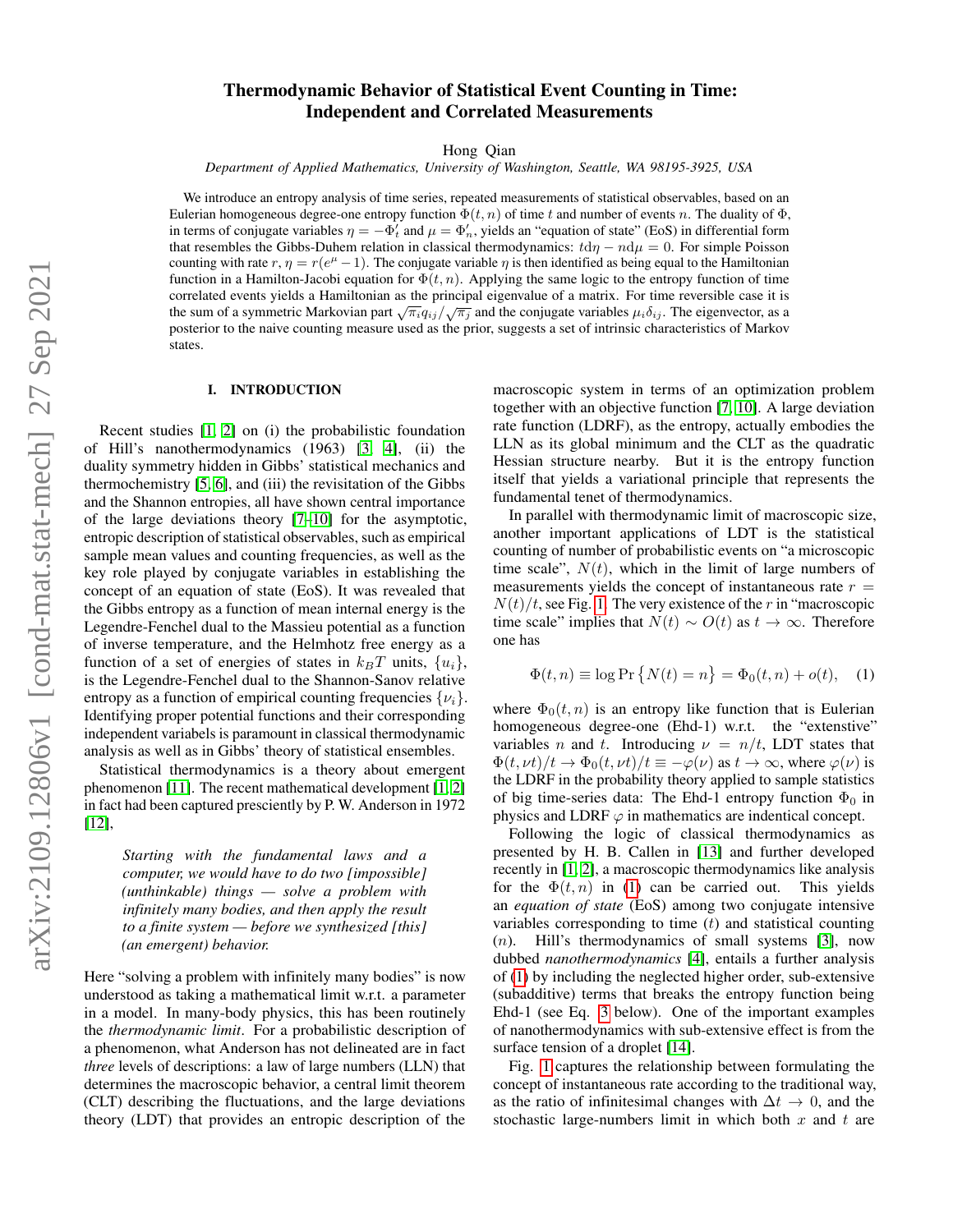

<span id="page-1-0"></span>FIG. 1. The concept of instantaneous rate of change,  $v(t)$ , can be understood under two very different but equally fundamental mathematical suppositions of the real world: (i) From top down with a deterministic, smooth description at a *macroscopic time scale*, as the limit of the ratio of infinitesimal  $\Delta x(t)$  and  $\Delta t$ . (ii) From bottom up with a stochastic description at a *microscopic time scale*, as the limit of accumulation of a large number of microscopic events  $x(t)$ that occur randomly along time  $t$ . A thermodynamic, entropy analysis naturally arises from (ii) following the law of large numbers (LLN) and the large deviations theory (LDT). The concept of entropy also emerges in (i), via chaos theory using the idea of *Markov partition* [\[15\]](#page-8-0) and related thermodynamic formalism [\[16\]](#page-8-1).

tending to infinity. One of the best examples for the latter is the concept of instantaneous rate of a chemical reaction [\[17\]](#page-8-2).

In the present paper, we first use the Poisson process of identical, independent random events to illustrate the essential idea of a "thermodynamics in time". We apply this idea toward a novel interpretation of classical mechanics' Lagrangian and Hamiltonian formalisms. We then consider time-correlated events represented by stationary Markov processes, and develop a nanothermodynamic treatment for the subadditive entropy in the Poisson case. Sec. [V](#page-6-0) discusses a wide range of implications from the entropy analysis of time.

# II. THERMODYNAMICS OF TIME AND INDEPENDENT EVENTS

Repeated measurement on a time-invariant system is one of the most important activities of modern research. For time stationary stochastic phenomena the notion of *rate* for random events is a fundamental concept. It follows then a "thermodynamics" for a large number of random events over a long time, corresponding to the thermodynamics of a macroscopic system. For relatively shorter time, there should also be a corresponding thermodynamics of small systems [\[3\]](#page-7-2); the latter will be carried out in Sec. [IV.](#page-5-0)

We shall use the simplest Poisson process to illustrate our essential idea through explicit calculations. The probability distribution for the Poisson process with a constant rate  $r$  is

$$
\Pr\left\{N(t) = n\right\} = \frac{(rt)^n}{n!}e^{-rt},\tag{2}
$$

which gives an entropy like quantity in asymptotic orders

$$
\Phi(t,n) = -\left\{ n \log\left(\frac{n}{rt}\right) - n + rt \right\}
$$
\n(3a)

$$
-\left[\frac{n+1}{2}\log(n+1) - \frac{n}{2}\log n\right] + O(1), \quad (3b)
$$

as  $n, t \to \infty$  and  $n \sim O(t)$ . Noting that the term inside  $\{\cdots\}$ is an Ehd-1 function. The term inside  $[\cdots]$ , which is on the order of  $O(\log n)$ , breaks Euler's homogeneous property.

## A. Macroscopic thermodynamic treatment

We first consider only the  $\{\cdots\}$  term in [\(3a](#page-1-1)):  $\Phi_0(t,n) =$  $-n \log(n/rt) + n - rt$ . Then  $\Phi_0$  has two *partial Legendre-Fenchel transforms* with conjugate variables  $\eta$  and  $\mu$ corresponding to  $t$  and  $n$ :

<span id="page-1-4"></span>
$$
\eta = \left(\frac{\partial \Phi_0}{\partial t}\right)_n = \frac{n}{t} - r,\tag{4a}
$$

$$
\tilde{\Psi}_1(\eta, n) = \Phi_0 - \eta t = n \log \left( \frac{r}{r + \eta} \right), \quad (4b)
$$

$$
\mu = -\left(\frac{\partial \Phi_0}{\partial n}\right)_t = \log\left(\frac{n}{rt}\right),\tag{4c}
$$

$$
\tilde{\Psi}_2(t,\mu) = \Phi_0 + \mu n = rt(e^{\mu} - 1).
$$
 (4d)

One therefore has a "fundamental thermodynamic relation":

<span id="page-1-6"></span>
$$
d\Phi_0 = \left(\frac{n}{t} - r\right)dt - \log\left(\frac{n}{rt}\right)dn = \eta dt - \mu dn,\qquad(5)
$$

and a Gibbs-Duhem equation like relation:

$$
\Phi_0 = \eta t - \mu n,\tag{6}
$$

with its differential form:

<span id="page-1-2"></span>
$$
t \mathrm{d}\eta - n \mathrm{d}\mu = 0 \text{ or } \frac{t}{n} = \frac{\mathrm{d}\mu}{\mathrm{d}\eta}.\tag{7}
$$

Eq. [7](#page-1-2) implies an EoS among  $\eta$  and  $\nu$ . The form specific for the Poisson counting process is obtained by setting either the homogeneous  $\tilde{\Psi}_1(\eta, n) = n\mu$ , or  $\tilde{\Psi}_2(t, \mu) = t\eta$ :

<span id="page-1-3"></span>
$$
\mu = \log\left(\frac{r+\eta}{r}\right) \text{ or } \eta = r(e^{\mu} - 1). \tag{8}
$$

These two relations are the same as expected. It satisfies Eq. [7](#page-1-2) and it has  $\eta = 0$  if and only if  $\mu = 0$ .

In general, the macroscopic EoS is obtained as the root of the singular Legendre-Fenchel transform of homogeneous functions  $\tilde{\Psi}_1(\eta, n)$  or  $\tilde{\Psi}_2(t, \mu)$ :

<span id="page-1-5"></span>
$$
\frac{\partial \tilde{\Psi}_1(\eta, n)}{\partial n} = \frac{\tilde{\Psi}_1}{n} = -\mu \text{ or } \frac{\partial \tilde{\Psi}_2(t, \mu)}{\partial t} = \frac{\tilde{\Psi}_2}{t} = \eta. \quad (9)
$$

A similar idea was behind the method of divergent generalized partition function, independently developed by M. Kac *et. al.* [\[18\]](#page-8-3) and by S. Lifson [\[19\]](#page-8-4) in 1960s.

<span id="page-1-1"></span>Note also that [\(8\)](#page-1-3) can be obtained directly from combining [\(4a](#page-1-4)) and [\(4c](#page-1-4)) by eliminating  $(n/t)$ . A geometric statement for the existence of an EoS is that the variable transformation from extensive  $(t, n)$  to their conjugate variables  $(\eta, \mu)$  is non-invertible [\[20,](#page-8-5) [21\]](#page-8-6).

The relation between the entropy analysis based on Ehd-1  $\Phi_0$  and the LDRF is simple and straightforward:  $\varphi(\nu)$  =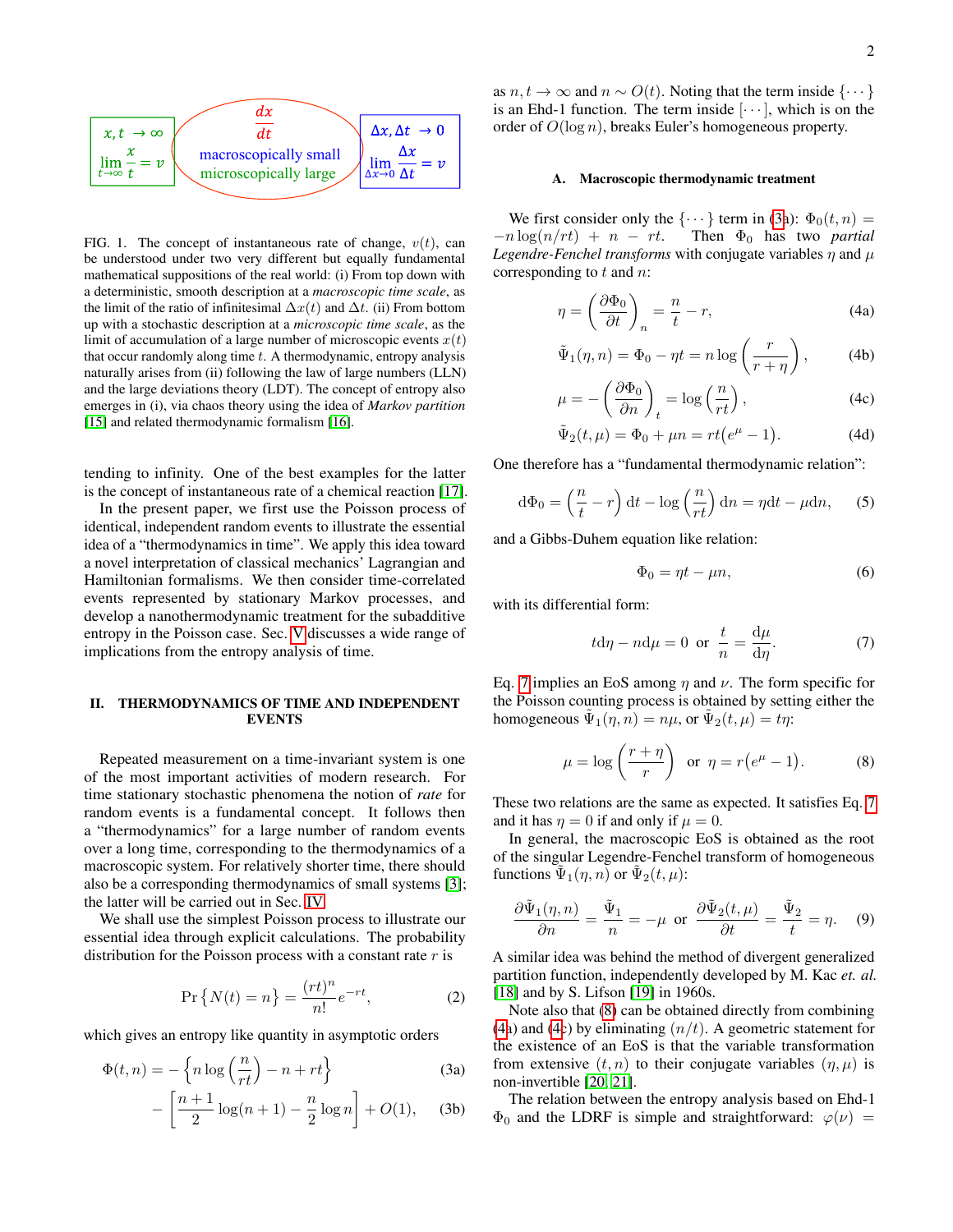$-\Phi_0(t, vt)/t$  in which  $\nu = n/t$ , the intensive stochastic rate which tends to r as  $t \to \infty$ . Through chain rules it is easy to see that the EoS in Eq. [9](#page-1-5) is a simple incarnation of

<span id="page-2-0"></span>
$$
\eta = -\sup_{\nu} \{\mu \nu - \varphi(\nu)\},\tag{10}
$$

the rhs of which is the Legendre-Fenchel transform (LFT) of  $\varphi(\nu)$ ; it is a function of  $\mu$ . The time t has a very special place in LDT: It is a parameter. Since  $\Phi_0$  is a homogeneous function of t and n, its conjugate variable  $\eta$  satisfying [\(10\)](#page-2-0) is immediately true. Then it follows that

*The equation of state for time and random events is that the conjugate variable of time being equal to the Legendre-Fenchel transform of the large deviation rate function.*

# B. The meaning of thermodynamics of time and counting events

While the stochastic counting model according to Poisson process is extremely simple, the logic in the previous section is clear and general: There is a definite mathematical relation among the conjugate variables, with its functional form to be determined specifically case by case: This is the significance of the EoS in classical thermodynamics of equilibrium matters. It is important to recall that the same EoS is a differential equation for the entropy function  $\Phi_0(t, n)$ :

<span id="page-2-1"></span>
$$
\frac{\partial \Phi_0}{\partial t} = r \left[ \exp \left( -\frac{\partial \Phi_0}{\partial n} \right) - 1 \right]. \tag{11}
$$

Observing the EoS in Eq. [11](#page-2-1) and the relation  $d\eta = r d\mu$ in Eq. [7,](#page-1-2) it is tempting to interpret classical mechanical equation of motion as a relation between mechanical energy and momentum, the respective conjugate variables to time and velocity:  $dE = vFdt = mvdv = vdp$  where E,  $v$ , and  $p$  are mechanical energy, velocity, and momentum of a point mass  $m$ . One also notices that the differential equation in [\(11\)](#page-2-1) is the type of nonlinear partial differential equations called a Hamilton-Jacobi equation (HJE), with the rhs being a Hamiltonian function, whose specific form is to be determined case-by-case. Thus, it is not groundless to suggest that the mechanical law of motions could be understood alternatively as an EoS for time and statistical counting of random displacements in space.

#### C. A data science perspective on mechanical movements

To further substantiate the above hypothesis, we now generalize the earlier result for Poisson counting to an arbitrary time series data on mechanical movements in the form of time intervals  $(\Delta t)_i$  and corresponding "displacement"  $(\Delta x)_i$ ,  $j = 1, 2, \cdots, J$ . Denoting

$$
X = \sum_{j=1}^{J} (\Delta x)_j, \ t = \sum_{j=1}^{J} (\Delta t)_j,
$$
 (12)

then with increasing time, one has the law of large numbers  $X/t \rightarrow v$ , the velocity, as  $t \rightarrow \infty$ . Let the Ehd-1 entropy function of X and t as  $\Phi_0(t, X)$ , then

<span id="page-2-2"></span>
$$
d\Phi_0(t, X) = \left(\frac{\partial \Phi_0}{\partial X}\right) dX + \left(\frac{\partial \Phi_0}{\partial t}\right) dt
$$
  
=  $p(X, t) dX - H(X, t) dt,$  (13)

in which we have introduced the conjugate variables to  $X$  and  $t$ as p and  $-H$ . While X, t, and  $\Phi_0$  are all "extensive variables", the  $p$  and  $H$  are intensive variables. This implies they both are actually functions of  $v = X/t$  only. Then for Ehd-1 entropy function  $\Phi_0(t, X)$ :

<span id="page-2-3"></span>
$$
\Phi_0(t, X) = p(v)X - H(v)t,\tag{14a}
$$

$$
H = p\frac{X}{t} - \frac{\Phi_0(t, X)}{t} = p\frac{X}{t} - \Phi_0\left(\frac{X}{t}, 1\right),\tag{14b}
$$

$$
H = pv + L(v),\tag{14c}
$$

in which we have denoted  $\Phi_0(1, X/t)$  by  $L(v)$ , the LDRF, and  $dL/dv = p(v)$ . As the Gibbs-Duhem equation in classical thermodynamics, combining Eqs. [13](#page-2-2) and [14a](#page-2-3) one has:

$$
dH - vdp = 0.
$$
 (14d)

 $L(v)$  as a function of v and  $H(v(p))$  as a function of p are Legendre transforms of each other; they could be identified as Lagrangian and Hamiltonian functions. The former is the LDRF for the empirical mean displacement  $v = X/t$  as  $t \to$  $\infty$ , and the latter is the conjugate variable to time t, in terms of the entropy function  $\Phi_0$ , with time t as a special variable:

<span id="page-2-4"></span>
$$
\frac{\partial \Phi_0}{\partial t} - H \left[ v \left( \frac{\partial \Phi_0}{\partial X} \right) \right] = 0,\tag{15}
$$

in which  $\Phi_0$  can be identified with the action in a stationary action principle.

The Lagrangian function  $L(x)$  is independent of space x since we have assumed a translational invariance in the simple counting problem. A field theory formulation is required when space  $x$  is explicitly considered; this can be accomplished via Feynman's formalism to space-time physics [\[22\]](#page-8-7). As a LDRF, the  $L(\dot{x})$  is a divergence function on the tangent space of a manifold. According to information geometry, it offers both a local Riemannian metric as well as a nonlinear connection between local charts [\[23\]](#page-8-8).

# III. TIME-CORRELATED MARKOV EVENTS

The independent, identically distributed (i.i.d.) time series corresponds to the ideal solution in thermochemistry. A time series with temporal correlations can be modelled as a Markov process. We now consider an aperiodic, irreducible Markov chain with  $K$  discrete possible states and a transition probability matrix  $(p_{ij})_{K \times K}$ . Let us denote its invariant probability as  $\{\pi_i\}$ :

$$
\sum_{i=1}^{K} \pi_i p_{ij} = \pi_j.
$$
 (16)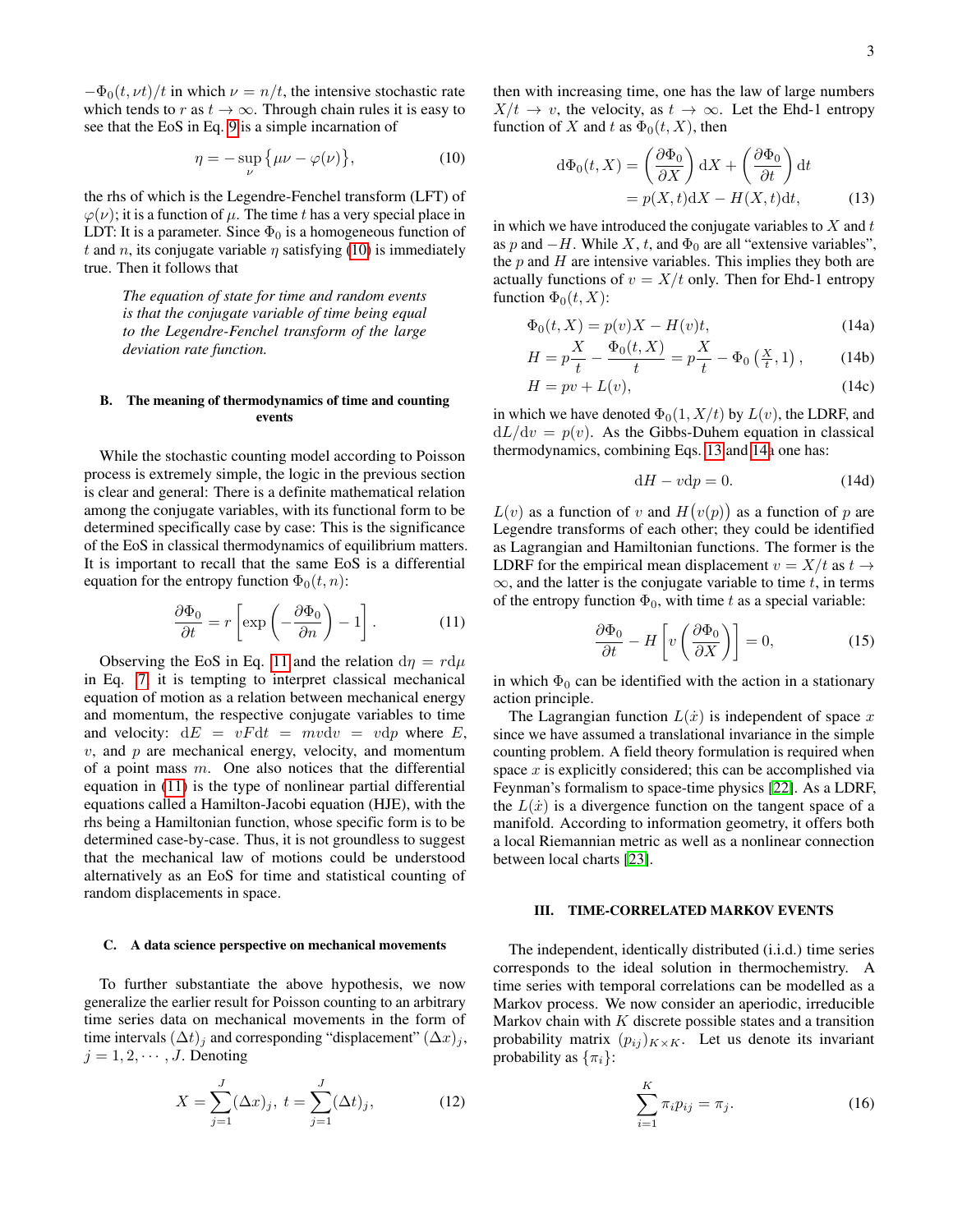The LDT for the empirical relative counting frequencies  $\{\nu_i\}$ indicates the existence of a hidden, non-normalized measure  $\{\xi_i\}$  that accounts for the deviation of  $\{\nu_i\}$  away from  $\{\pi_i\},$ and gives the LDRF [\[7,](#page-7-6) [24\]](#page-8-9):

<span id="page-3-0"></span>
$$
\varphi(\{\nu_j\}) = \sup_{\{\xi_i\}} \left\{-\sum_{j=1}^K \nu_j \log \left(\frac{1}{\xi_j} \sum_{i=1}^K \xi_i p_{ij}\right)\right\}.
$$
 (17)

Eq. [17](#page-3-0) shows the central role of the matrix  $\xi_i p_{ij}/\xi_j$ , which has a principal eigenvalue 1 with  $(\pi_1/\xi_1, \cdots, \pi_K/\xi_K)$  and  $(\xi_1, \dots, \xi_K)^T$  as the corresponding left and right eigenvectors. It defines a conjugate Markov chain with transition probability matrix [\[2\]](#page-7-1)

<span id="page-3-3"></span>
$$
\hat{p}_{ij} = \frac{\xi_j p_{ji}}{\xi_i u_i}, \text{ where } u_i \equiv \sum_{j=1}^K \frac{\xi_j p_{ji}}{\xi_i}, \quad (18)
$$

whose invariant probability distribution is the  $\{\nu_i\}$  in Eq. [17.](#page-3-0) The  $\varphi$  in [\(17\)](#page-3-0) then acquires the Shannon-Sanov form

$$
\varphi(\{\nu_i\}) = \sum_{j=1}^K \nu_j \log \left(\frac{\nu_j}{v_j}\right),\tag{19}
$$

where  $v_i = v_i/u_i$ . Interestingly, the  $\{u_i\}$  and  $\{v_i\}$  are actually the two principal eigenvectors of yet another positive matrix,  $\xi_i p_{ji}/(\xi_i u_j)$ . Under a hidden, prior measure  $\{\xi_i\}$  for observing the states and the Bayesian logic, one thus has a pair of positive matrices [\[25,](#page-8-10) [26\]](#page-8-11) and their corresponding principal eigenvectors:

<span id="page-3-4"></span>
$$
\sum_{i=1}^{K} \nu_i \left( \frac{\xi_j p_{ji}}{\xi_i u_i} \right) = \nu_j, \ \sum_{j=1}^{K} \left( \frac{\xi_j p_{ji}}{\xi_i u_i} \right) = 1, \tag{20a}
$$

$$
\sum_{i=1}^{K} v_i \left( \frac{\xi_j p_{ji}}{\xi_i u_j} \right) = v_j, \ \sum_{j=1}^{K} \left( \frac{\xi_j p_{ji}}{\xi_i u_j} \right) u_j = u_i. \tag{20b}
$$

The first one is a Markov matrix; the second one solves two related stochastic problems for observing the Markov chain in time w.r.t. the "internal time measure"  $\xi_i$  of the *i*th state: The number of visits to the *j*th state per unit of time  $v_j/\xi_j$  and the mean dwell time in the *k*th state  $(u_k \xi_k)^{-1}$ . The stationary probability  $\nu_i$  then is  $(u_i \xi_i) \times (v_i/\xi_i)$ .

The conjugate Markov process has the stationary joint probability for a pair of consecutive states i and j  $\nu_i \hat{p}_{ij}$  =  $v_i u_i \hat{p}_{ij} = \xi_j p_{ji} v_i / \xi_i$ . It preserves the cycle affinity of the original  $p_{ij}$  on each and every cycle [\[27\]](#page-8-12). In other words, cycle affinities on all cycles are invariant under observations and its LDT.

## A. Duality and Legendre-Fenchel transform

To find the Gibbs-Kirkwood potential function introduced in [\[2\]](#page-7-1), as the conjugate variables to  $\{\nu_i\}$ , we note that the optimization in Eq. [17](#page-3-0) yields a set of  $\xi_i^*(\{\nu_\ell\})$  at which

 $\partial \varphi(\xi^*)/\partial \xi_j = 0$ . We therefore have,

<span id="page-3-1"></span>
$$
\mu_j = \frac{\partial \varphi}{\partial \nu_j} = -\log \left[ \frac{1}{\xi_j^* (\{\nu_\ell\})} \sum_{i=1}^K \xi_i^* (\{\nu_\ell\}) p_{ij} \right] + \hat{\lambda}, \tag{21}
$$

where the additive  $\lambda$  is the gauge freedom due to normalization  $\sum_{i=1}^{K} \nu_i = 1$  [\[2\]](#page-7-1), and the LFT of  $\varphi$  in [\(17\)](#page-3-0)

$$
\sup_{\{\nu_j\}} \left\{ \sum_{i=1}^K \nu_i \mu_i - \varphi(\{\nu_i\}) \right\} = \hat{\lambda}
$$
 (22a)

$$
= \sum_{j=1}^{K} \tilde{\nu}_j \log \left( \frac{e^{\mu_j}}{\xi_j^*(\{\tilde{\nu}_\ell\})} \sum_{i=1}^{K} \xi_i^*(\{\tilde{\nu}_\ell\}) p_{ij} \right), \quad (22b)
$$

in which optimal  $\tilde{\nu}$ 's are functions of  $\{\mu_k\}$  through implicit function [\(21\)](#page-3-1). With the presence of  $\hat{\lambda}$ , the implicit function is invertible. Eq. [21](#page-3-1) can be rearranged into

<span id="page-3-2"></span>
$$
\sum_{i=1}^{K} \xi_i^* \left( \{ \tilde{\nu}_\ell \} \right) \left( p_{ij} e^{\mu_j} - \lambda \delta_{ij} \right) = 0, \tag{23}
$$

or 
$$
\sum_{i=1}^{K} \frac{\xi_i^* p_{ij}}{\xi_j^*} = \lambda e^{-\mu_j},
$$
 (24)

where  $\lambda = e^{\hat{\lambda}}$ . Eq. [23](#page-3-2) indicates that the  $\lambda$  is the principal eigenvalue of the matrix  $(p_{ij}e^{\mu_j})_{K\times K}$ , with the corresponding eigenvector  $\{\xi_i^*\}$ . Eq. [24](#page-3-2) shows that  $\lambda e^{-\mu_i} = u_i$  in [\(18\)](#page-3-3).

Ellis-Gärtner theorem says that the LFT of the LDRF  $\varphi$  is the limit of a scaled cumulant generating function, which is the principal eigenvalue of the  $K \times K$  matrix  $\{p_{ij}e^{\mu_j}\}\$  [\[7\]](#page-7-6). Giving a tilting  $e^{u_j}$  to a Markov chain [\[28\]](#page-8-13), the corresponding principal eigenvector provides the hidden measure  $\{\xi_i\}$  together with the conjugate Markov chain [\(18\)](#page-3-3). Data statistics  $\{\nu_i\} \rightarrow \{\xi_i\} \rightarrow \{\varphi \leftrightarrow \lambda\}$  is the logic thread following probabilistic reasoning; internal energy  $\{\mu_j\} \rightarrow$  $\{\lambda, \xi_j\} \rightarrow \{\nu_j = u_j v_j\}$  has been the causal chain of physics.

## B. Markov chain with detailed balance

If the Markov chain has detailed balance  $\pi_i p_{ij} = \pi_j p_{ji}$ , then the  $u$ 's and  $v$ 's in [\(20b](#page-3-4)) can be explicitly solved in terms of the  $\pi$ 's and  $\xi$ 's. Since the matrix in [\(20b](#page-3-4))

$$
\frac{\xi_j p_{ji}}{u_j \xi_i} = \frac{\xi_j p_{ji} / \xi_i}{\sum_{k=1}^K \xi_k p_{kj} / \xi_j} = \frac{\xi_j^2 \pi_i p_{ij} / (\pi_j \xi_i)}{\sum_{k=1}^K \xi_k p_{kj}},
$$
(25)

we can verify that its principal left eigenvector is  $v_i = \xi_i^2 / \pi_i$ . This yields  $u_j = \nu_j \pi_j / \xi_j^2$ , and the transition probability of the conjugate Markov chain in [\(20a](#page-3-4)):

<span id="page-3-5"></span>
$$
\hat{p}_{ij} = \frac{\xi_j p_{ji}}{\xi_i u_i} = \frac{\xi_i \xi_j p_{ji}}{\nu_i \pi_i},\tag{26a}
$$

and the corresponding joint probability for a pair that occurs in the empirical counting data:

$$
\nu_i \hat{p}_{ij} = \frac{\xi_i \xi_j p_{ji}}{\pi_i} = \nu_j \hat{p}_{ji}.
$$
 (26b)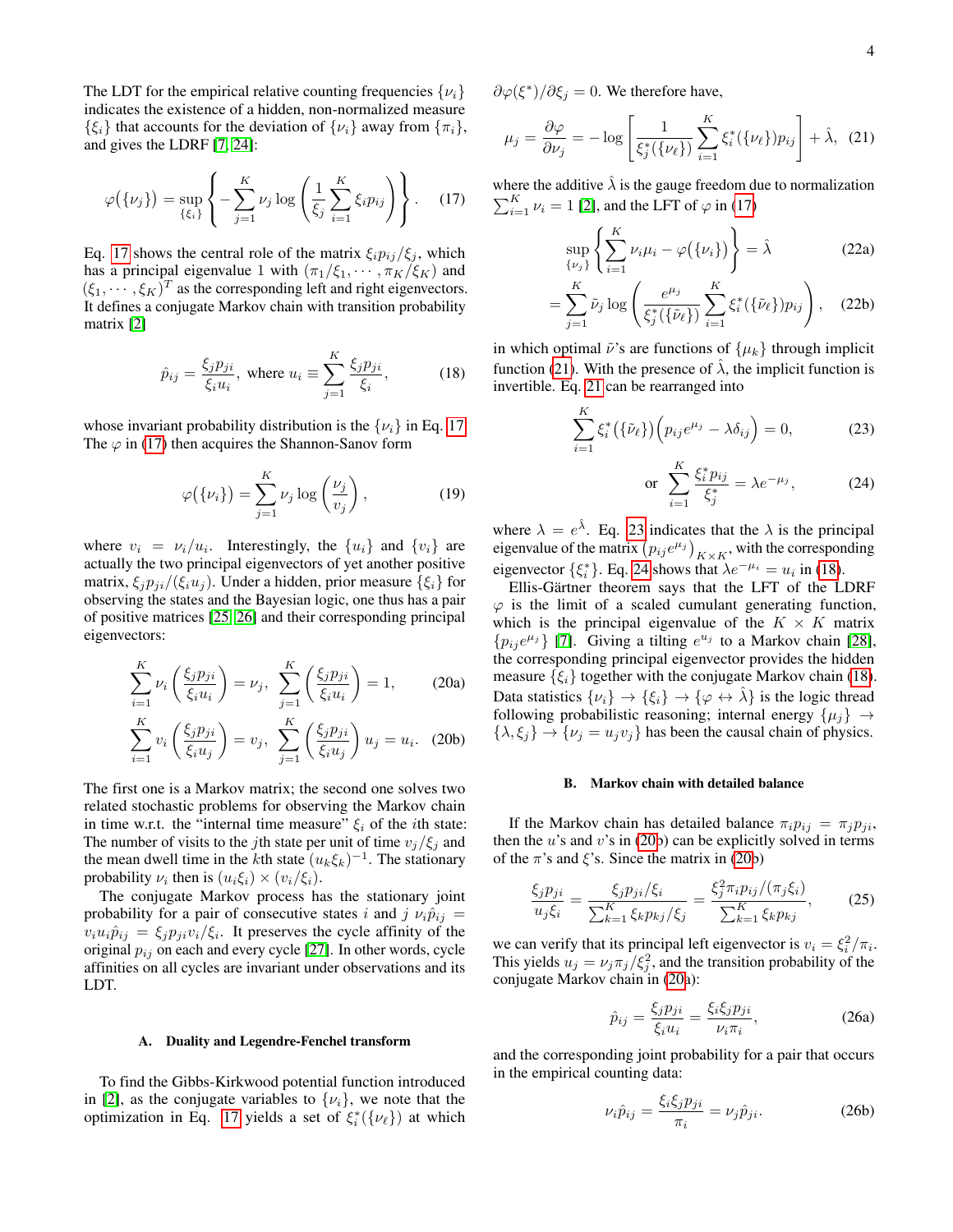Eq. [26](#page-3-5) provides a system of nonlinear equations to solve the hidden measure  $\{\xi_i\}$ . It is also a linear relation that involves the symmetric matrix  $\xi_j p_{ji} \xi_i / \pi_i$ .

### C. Continuous-time Markov process

For an infinitesimal  $\Delta t$  time interval, the transition probability matrix  $p_{ij} = \delta_{ij} + q_{ij} \Delta t$ , where  $q_{ij}$ , when  $i \neq j$ , is the transition rate from state i to j, and  $q_{ii} = -\sum_{j \neq i} q_{ij}$ . Eq. [17](#page-3-0) becomes [\[29\]](#page-8-14)

<span id="page-4-0"></span>
$$
\hat{\varphi}(\{\nu_i\}) = \frac{\varphi(\{\nu_j\})}{\Delta t} = \sup_{\{\xi_i\}} \left\{-\sum_{i,j=1}^K \nu_j \left[\frac{\xi_i p_{ij}}{\xi_j}\right]\right\}, \quad (27)
$$

and Eq. [26](#page-3-5) becomes  $\xi_i^2 = \nu_i \pi_i$ . The LDRF in [\(27\)](#page-4-0) thus is reduced to

<span id="page-4-7"></span>
$$
\hat{\varphi}(\{\nu_i\}) = -\sum_{i,j=1}^K \sqrt{\nu_i} \left(\frac{\sqrt{\pi_i} q_{ij}}{\sqrt{\pi_j}}\right) \sqrt{\nu_j},\tag{28}
$$

whose LFT is

$$
\sup_{\{\nu_i\}} \left\{ \sum_{i=1}^K \mu_i \nu_i - \hat{\varphi}(\{\nu_i\}) \right\}
$$
\n
$$
= \sup_{\{\nu_i\}} \left\{ \sum_{i,j=1}^K \sqrt{\nu_i} \left( \frac{\sqrt{\pi_i} q_{ij}}{\sqrt{\pi_j}} + \mu_i \delta_{ij} \right) \sqrt{\nu_j} \right\}
$$
\n
$$
= \sup_{\{x_i\}} \left\{ \frac{\sum_{i,j=1}^K x_i \Gamma_{ij} x_j}{\sum_{i=1}^K x_i^2} \right\} = \lambda_{\max} [\Gamma(\{\mu_k\})], \quad (29)
$$

in which symmetric matrix  $\Gamma$  has elements

$$
\Gamma_{ij}(\{\mu_k\}) = \left(\frac{\sqrt{\pi_i}q_{ij}}{\sqrt{\pi_j}}\right) + \mu_j \delta_{ij}.
$$
 (30)

The conjugate variables to  $\nu_k$  is

<span id="page-4-2"></span>
$$
\mu_k = \frac{\partial \hat{\varphi}}{\partial \nu_k} = -\sum_{i=1}^K \sqrt{\frac{\nu_i}{\nu_k}} \left( \frac{\sqrt{\pi_i} q_{ik}}{\sqrt{\pi_k}} \right) + \lambda. \tag{31}
$$

The inverse,  $\{\nu_i\}$  as functions of  $\{\mu_j\}$ , is obtained as an eigenvalue problem:

<span id="page-4-1"></span>
$$
\sum_{i=1}^{K} \sqrt{\nu_i} \left[ \left( \frac{\sqrt{\pi_i} q_{ik}}{\sqrt{\pi_k}} \right) + \mu_k \delta_{ik} \right] = \lambda \sqrt{\nu_k}.
$$
 (32)

Eq. [32](#page-4-1) shows that the gauge freedom  $\lambda$  in [\(31\)](#page-4-2) is the principal eigenvalue of matrix  $\Gamma$ , with the corresponding eigenvector being  $\{\sqrt{\nu_i}\}\$ . The  $\lambda_{\text{max}}(\{\mu_k\})$  is the LFT of  $\hat{\varphi}(\{\nu_i\})$ , and vice versa.

Finally, we have a dynamic equation for the entropy function following the "thermodynamics of time and events", *e.g.* Eq. [15,](#page-2-4)

<span id="page-4-3"></span>
$$
\frac{\partial}{\partial t}\Phi(t,\{t\nu_i\}) = \lambda_{\max}\left(\left\{\frac{\partial \Phi}{\partial (t\nu_i)}\right\}\right). \tag{33}
$$

The rhs of [\(33\)](#page-4-3), a Hamiltonian function in terms of conjugate variables  $\{\mu_i\}$ , is the principal eigenvalue of the symmetric variables  $\{\mu_i\}$ , is the principal eigenvalue of the symmetric matrix  $\Gamma$  which has a Markovian part  $\sqrt{\pi_i}p_{ij}/\sqrt{\pi_j}$  and a diagonal Gibbs-Kirkwood energy part  $\mu_i \delta_{ij}$ .

## <span id="page-4-8"></span>D. A generic Hamiltonian for continuous-time Markov process

The LDRF for both empirical  $\{v_i\}$  and mean transition rates  ${r_{ij}}_{i\neq j}$  along a continuous Markov sample trajectory is:

<span id="page-4-4"></span>
$$
I(\{r_{ij}\}, \{\nu_i\}) = \sum_{i,j=1, i \neq j}^{K} r_{ij} \left( \log \frac{r_{ij}}{\nu_i q_{ij}} - 1 + \frac{\nu_i q_{ij}}{r_{ij}} \right),\tag{34}
$$

which is also called level 2.5 LDT [\[28,](#page-8-13) [30\]](#page-8-15), in which

$$
r_{ij} = \frac{\text{# of } i \rightarrow j \text{ transitions}}{\text{total time } t},
$$

and  $\nu_i$  is again the fraction of the occupation time in state i within the total time t. The  ${r_{ij}}$  are constrained under a shift invariance [\[7\]](#page-7-6)  $\sum_{j=1, j \neq k} r_{kj} = \sum_{i=1, i \neq k} r_{ik}$ , and  $\{\nu_i\}$ with a normalization  $\sum_{i=1} \nu_i = 1$ . Introducing corresponding conjugate variables:

<span id="page-4-5"></span>
$$
\log v_{k\ell} = \frac{\partial I}{\partial r_{k\ell}} + \log \xi_k - \log \xi_\ell = \log \left( \frac{\xi_k r_{k\ell}}{\nu_k q_{k\ell} \xi_\ell} \right), \tag{35}
$$

$$
\mu_k = \frac{\partial I}{\partial \nu_k} + \lambda = \lambda - q_{kk} - \sum_{j=1, j \neq k}^{K} \frac{r_{kj}}{\nu_k},
$$
(36)

where  $\xi$ 's and  $\lambda$  are the Lagrangian multipliers for the constraints. Since the I function in [\(34\)](#page-4-4) is locally Ehd-1, combining the two set of relations in [\(35\)](#page-4-5) and [\(36\)](#page-4-5) yields yet another EoS in terms of all the conjugate variables and Langrangian multipliers, e.g., a Hamiltonian function:

<span id="page-4-6"></span>
$$
\sum_{j=1,j\neq i}^{K} \left( \frac{q_{ij}v_{ij}\xi_j}{\xi_i} \right) + \mu_i + q_{ii} = \lambda, \tag{37a}
$$

in which  $\xi$ 's satisfy the equation

$$
\xi_k \sum_{i=1, i \neq k}^{K} \left( \nu_i v_{ik} q_{ik} \right) \frac{1}{\xi_i} = \frac{1}{\xi_k} \sum_{j=1, j \neq k}^{K} \left( \nu_k v_{kj} q_{kj} \right) \xi_j.
$$
\n(37b)

We note Eq. [\(31\)](#page-4-2) is a special case of [\(37a](#page-4-6)) as  $v_{ij} = 1$ , when there is no empirical information on  $\{r_{ij}\}.$ 

Re-arranging the two equations in [\(37\)](#page-4-6) gives us

<span id="page-4-9"></span>
$$
\sum_{j=1, j \neq i}^{K} (q_{ij}v_{ij})\xi_j + (q_{ii} + \mu_i)\xi_i = \lambda \xi_i,
$$
 (38a)

$$
\sum_{i=1, i \neq k}^{K} \frac{\nu_i}{\xi_i} \big( q_{ik} v_{ik} \big) + \frac{\nu_k}{\xi_k} \big( q_{kk} + \mu_k \big) = \lambda \left( \frac{\nu_k}{\xi_k} \right). \tag{38b}
$$

Thus the  $\lambda$  again has dual properties: First, it is the principal eigenvalue of the tilted matrix,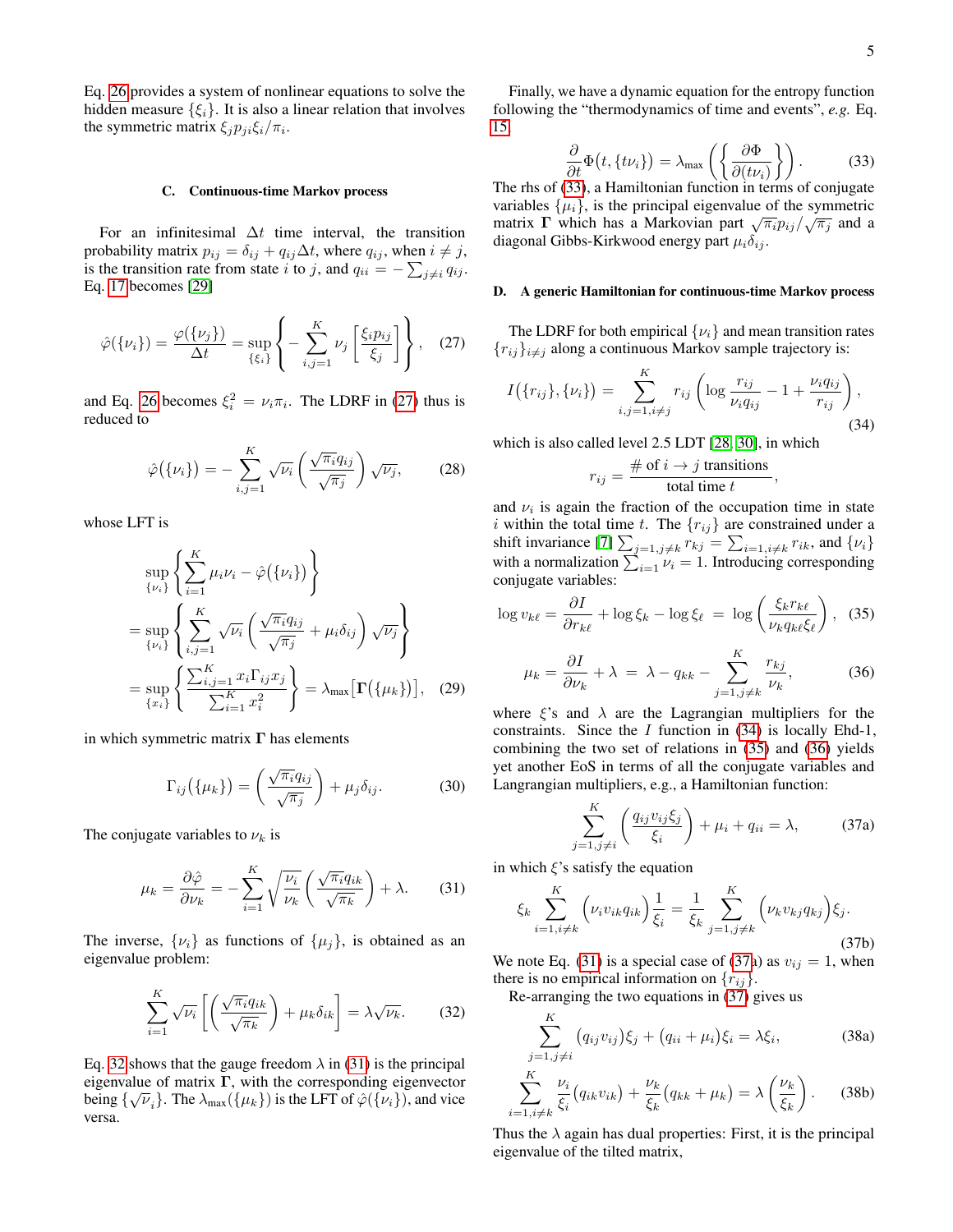<span id="page-5-1"></span>
$$
\begin{pmatrix}\nq_{11} + \mu_1 & q_{12}v_{12} & q_{13}v_{13} & \cdots & q_{1K}v_{1K} \\
q_{21}v_{21} & q_{22} + \mu_2 & q_{23}v_{23} & \cdots & q_{2K}v_{2K} \\
\vdots & \vdots & \ddots & \vdots & \vdots \\
q_{K-1,1}v_{K-1,1} & q_{K-1,2}v_{K-1,2} & \cdots & q_{K-1,K-1} + \mu_{K-1} & q_{K-1,K}v_{K-1,K} \\
q_{K1}v_{K1} & q_{K2}v_{K2} & \cdots & q_{K,K-1}v_{K,K-1} & q_{KK} + \mu_K\n\end{pmatrix},
$$
\n(39)

with  $\{\xi_i\}$  and  $\{\nu_i/\xi_i\}$  being the corresponding right and left eigenvectors. Their product yields  $\{v_i\}$ , the observed relative frequency of the state. Second, as a function of all the conjugate variables, it is actually the Legendre-Fenchel transform of function I [\[28\]](#page-8-13):  $\lambda(\lbrace v_{ij} \rbrace, \lbrace \mu_i \rbrace) =$ 

$$
\sup_{\{r_{ij}\},\{\nu_i\}} \left\{ \sum_{i,j=1,i\neq j}^{K} r_{ij} \log v_{ij} + \sum_{i=1}^{K} \mu_i \nu_i - I(\{r_{ij}\},\{\nu_i\}) \right\}.
$$
\n(40)

In terms of the conjugate variables, an off-diagonal  $q_{ij}$  simply serves as a scaling for  $v_{ij}$ , and a diagonal  $q_{ii}$  serves as a reference value for  $\mu_i$ . The statistics of the rate of changes is captured by the  $\lambda$ , as a Hamiltonian function.

When the  $v_{ij} = 1$  in the matrix in [\(39\)](#page-5-1), we recover the Eq. [20.](#page-3-4) A contraction [\[28\]](#page-8-13) sets a conjugate variable to zero in the duality formalism. In thermodynamics, a conjugate variable  $Y = dI/dy$  is understood as the entropic "thermodynamic force" that is responsible for the "changes in  $y$ ". A thermodynamic equilibrium is when there is no information on a statistical quantity  $y$  and thus it is assumed to be at its expected value, e.g., the state of "maximum entropy", when the entropic force  $X = 0$ .

# <span id="page-5-0"></span>IV. NANOTHERMODYNAMIC TREATMENT

Let us revisit the entropy function for the Poisson process, the  $\Phi$  in Eq. [3](#page-1-1) that includes the sub-extensive  $[\cdots]$  term in [\(3b](#page-1-1)). Corresponding to t and n, the conjugate variables  $\eta$  and  $\mu$  now become:

<span id="page-5-3"></span>
$$
\eta = \left(\frac{\partial \Phi}{\partial t}\right)_n = \frac{n}{t} - \lambda,\tag{41a}
$$

$$
\mu = -\left(\frac{\partial \Phi}{\partial n}\right)_t = \log \frac{\sqrt{n(n+1)}}{rt}.\tag{41b}
$$

Solving t and n in terms of  $\eta$  and  $\mu$  from the two equations, we have

$$
t = \frac{\lambda + \eta}{\lambda^2 e^{2\mu} - (\lambda + \eta)^2}, \ n = \frac{(\lambda + \eta)^2}{\lambda^2 e^{2\mu} - (\lambda + \eta)^2}.
$$
 (41c)

Then the bivariate LFT

<span id="page-5-2"></span>
$$
\Psi(\eta,\mu) = -\eta t + \mu n - \Phi(t,n)
$$

$$
= \frac{1}{2} \log \left( \frac{\lambda^2 e^{2\mu} - (\lambda + \eta)^2}{\lambda^2 e^{2\mu}} \right), \tag{42a}
$$

$$
d\Psi(\eta,\mu) = -\frac{(\lambda + \eta)d\eta}{\lambda^2 e^{2\mu} - (\lambda + \eta)^2} + \frac{(\lambda + \eta)^2 d\mu}{\lambda^2 e^{2\mu} - (\lambda + \eta)^2}
$$
  
=  $-t d\eta + n d\mu$ . (42b)

Eq. [42b](#page-5-2) has the form of the Hill-Gibbs-Duhem equation [\[1\]](#page-7-0). The  $\Psi/t \sim o(1)$  as  $t, n \to \infty$ , yields a singular LFT of  $\varphi$  in Eq. [8.](#page-1-3) This can be best seen from the two Hessian matrices of functions  $\Phi(t, n)$  and  $\Psi(-\eta, \mu)$ , are:

<span id="page-5-4"></span>
$$
\frac{\mathcal{D}[-\eta,\mu]}{\mathcal{D}[t,n]} = \begin{pmatrix} \frac{n}{t^2} & -\frac{1}{t} \\ -\frac{1}{t} & \frac{2n+1}{2n(n+1)} \end{pmatrix} \tag{43}
$$

and

 $\sqrt{ }$ 

$$
\frac{\mathscr{D}[t,n]}{\mathscr{D}[-\eta,\mu]} = \begin{pmatrix} -\frac{\lambda^2 e^{2\mu} + (\lambda + \eta)^2}{[\lambda^2 e^{2\mu} - (\lambda + \eta)^2]^2} & -\frac{2(\lambda + \eta)\lambda^2 e^{2\mu}}{[\lambda^2 e^{2\mu} - (\lambda + \eta)^2]^2} \\ -\frac{2(\lambda + \eta)\lambda^2 e^{2\mu}}{[\lambda^2 e^{2\mu} - (\lambda + \eta)^2]^2} & -\frac{2(\lambda + \eta)^2 \lambda^2 e^{2\mu}}{[\lambda^2 e^{2\mu} - (\lambda + \eta)^2]^2} \end{pmatrix}
$$

$$
= \begin{pmatrix} -\frac{(1+2n)t^2}{n} & -2(1+n)t \\ -2(1+n)t & -2n(1+n) \end{pmatrix} . \tag{44}
$$

The duality between  $\Phi(t, m)$  and  $\Psi(\eta, \mu)$  implies the Hessian matrix of the former is the inverse Hessian matrix of latter, with one-to-one correspondence between  $(\eta, \mu)$  and  $(t, n)$  via Eq. [41.](#page-5-3)

These results return to those in the previous section as  $n +$  $1 \simeq n$ , or  $\lambda e^{\mu} \simeq \lambda + \eta$ , in Eq. [41.](#page-5-3) In this case, both  $t, n \to \infty$ in [\(41c](#page-5-3)), and their ratio  $\frac{n}{t} = re^{\mu}$ . We observe that the Hessian matrix of  $\Phi(t, n)$  given in [\(43\)](#page-5-4) becomes singular, with one of the two eigenvalues becoming zero. The singularity gives rise to the EoS.

In Hill's nanothermodynamics [\[3\]](#page-7-2), the  $\Psi$  is called a subdivision potential. Following his work, one further has the integral "chemical potential" for an event,  $\hat{\mu}$ ,

$$
\hat{\mu} = \frac{\Phi}{n} = \log \frac{\sqrt{n(n+1)}}{\lambda t} - 1 + \frac{\lambda t}{n} + \frac{\log(n+1)}{2n}, \quad (45)
$$

which is related to the differential  $\mu$  in [\(41b](#page-5-3)):

$$
\mu - \hat{\mu} = 1 - \frac{\lambda t}{n} - \frac{\log(n+1)}{2n} = n \left( \frac{\partial \hat{\mu}}{\partial n} \right)_t.
$$
 (46)

This is a set of novel thermodynamic relations that only exist for small systems.

Curiously, we note that the determinant of [\(43\)](#page-5-4) is

$$
\frac{1}{t^2} \left( \frac{2n+1}{2(n+1)} - 1 \right) = -\frac{1}{2(n+1)t^2} < 0,
$$

implying the "entropy function" for time and events,  $\Phi(t, n)$ , is not necessarily convex.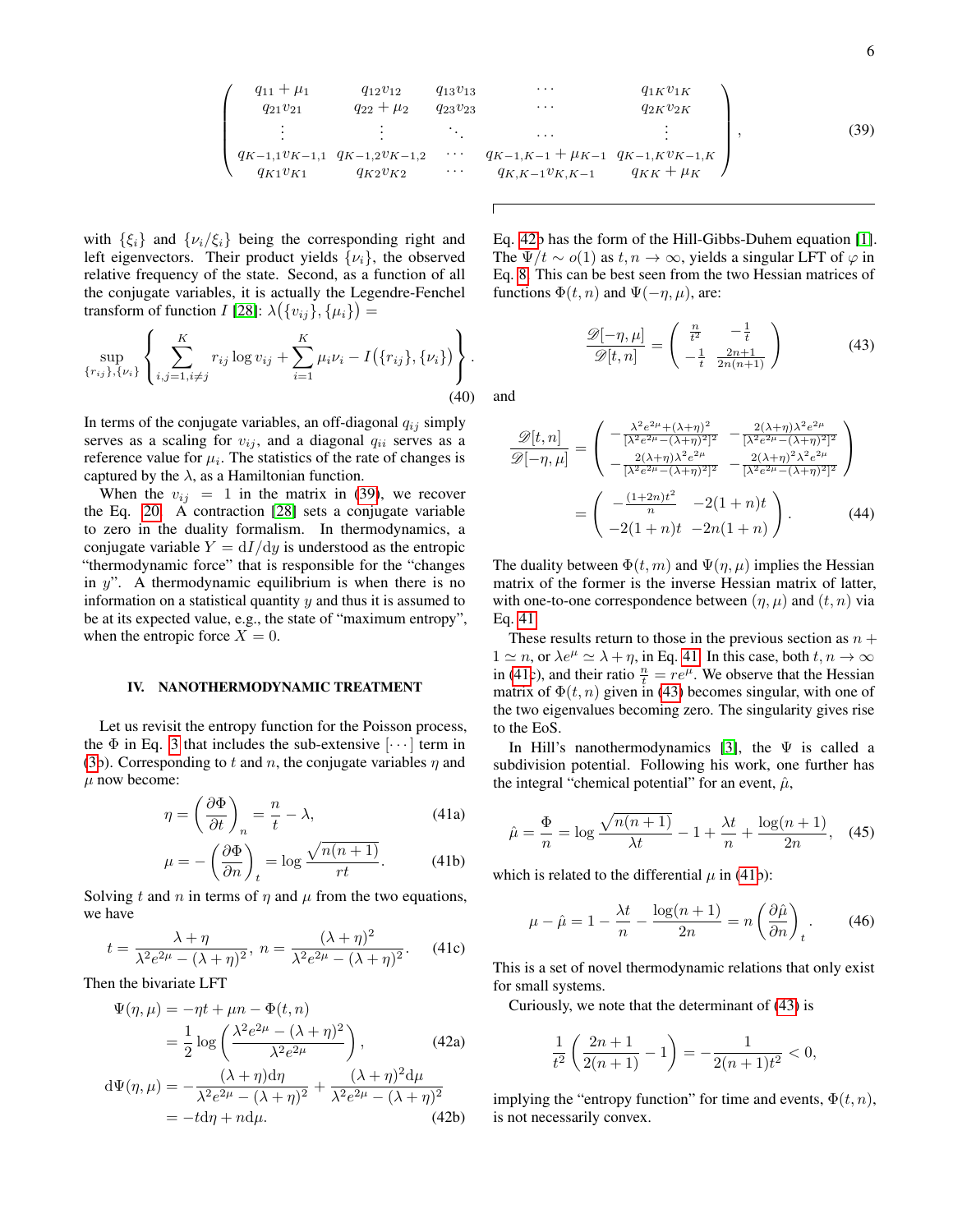As  $t, n \to \infty$  with the same order, the conjugate variables in [\(4\)](#page-1-4) are  $∼ O(1)$ . More importantly, the change of variables  $(t, n) \rightarrow (\eta_0, \mu_0)$  is non-invertible. The  $\eta$  and  $\mu$  in [\(41\)](#page-5-3) differ from those in [\(4\)](#page-1-4) by a term  $\sim o(1)$ , this makes  $(t, n) \rightarrow (\eta, \mu)$ invertible.

If one denotes

$$
\Phi_1(t, n) = -\frac{n+1}{2}\log(n+1) - \frac{n}{2}\log n,
$$

then one has an interesting observation:

$$
\Psi(\eta,\mu) = -\eta t + \mu n - \Phi(n,t) \n= -(\eta - \eta_0)t + (\mu - \mu_0)n - \Phi_1(n,t) \n= -\eta_1 t + \mu_1 n - \Phi_1(n,t),
$$
\n(47)

in which

$$
\eta_1 = \left(\frac{\partial \Phi_1}{\partial t}\right)_n, \ \mu_1 = -\left(\frac{\partial \Phi_1}{\partial n}\right)_t. \tag{48}
$$

In general, as t and  $n = \nu t \rightarrow \infty$ , one expects that

$$
\Phi_1(t,n) \sim t^{\kappa} \varepsilon(\nu), \ \kappa < 1,\tag{49}
$$

<span id="page-6-1"></span>and

$$
\eta_1 = t^{\kappa - 1} \left[ \kappa \varepsilon(\nu) - \nu \varepsilon'(\nu) \right],\tag{50a}
$$

$$
\mu_1 = -t^{\kappa - 1} \varepsilon'(\nu),\tag{50b}
$$

$$
\frac{\eta_1}{\mu_1} = \nu - \kappa \left(\frac{\varepsilon'(\nu)}{\varepsilon(\nu)}\right)^{-1}.\tag{50c}
$$

In fact, if one can identify the subadditive exponent  $\kappa$ , then all the entropy analysis can be carried out once more for Ehd-1  $t^{-\kappa}\Phi_1(t,n).$ 

We note the set of equations in [\(50\)](#page-6-1) will be very different if the subadditive term is  $\sim O(\log t)$ . In this case,  $\Phi_1(t, n)$  ∼  $(\log t) \varepsilon(\nu)$  and

$$
\eta_1 = t^{-1} \big[ \varepsilon(\nu) - (\log t/t) \nu \varepsilon'(\nu) \big], \qquad (51a)
$$

$$
\mu_1 = -(\log t/t)\varepsilon'(\nu),\tag{51b}
$$

$$
\Psi(\eta_1, \mu_1) = -\log t \left[ \nu \varepsilon'(\nu) + \varepsilon(\nu) \right] + O(1). \quad (51c)
$$

#### B. Nanothermodynamic analysis of Markov processes

All the LDRFs for empirical relative counting frequency, all four functions in Eqs.  $(17)$ ,  $(27)$ ,  $(28)$ , and  $(34)$  have the normalization constraint  $\sum_{i=1}^{K} \nu_i = 1$ . Using the method of Lagrangian multiplier for the constraints optimization, an additive constant  $\lambda$  (gauge freedom) arises, and the LFTs of these LDRFs become precisely the  $\lambda$ . Identifying the LFT of the LDRF of the frequencies of counting along time, the  $\lambda$  is identified as a Hamiltonian function in a HJE.

A nanothermodynamic analysis of generic Markov process is outside the scope of the present work. The contribution to the next-order term to the LDRFs in Eqs. [\(17\)](#page-3-0), [\(27\)](#page-4-0), [\(28\)](#page-4-7), and [\(34\)](#page-4-4) is expected from the the second eigenvalue and the relative contributions of the two eigen modes, which is dictated by the non-stationary initial distribution. For a finite state Markov chain, this next-order non-extensive term is  $∼ O(1)$ . Continuous state space spatial stochastic models with "surface effect" will offer much more interesting and challenging subjects for nanothermodynamic analysis.

# <span id="page-6-0"></span>V. DISCUSSION

All results in the previous sections are based on mathematics; the derived relations, however, require interpretations. In traditional applied mathematics, interpretations are based on existing narratives within a scientific field. However, for the present work such a discussion seems to be beyond the current understanding of theoretical physics, on mechanics and on statistical thermodynamics. The most unsettling element of the implication is that the law of mechanics could be understood through an entropic theory. This idea is not new [\[31\]](#page-8-16); the verbiage below, therefore, could be considered as a part of a scientific hypothesis. In terms of a mathematical limit, there are several widely used idealizations in our understanding of the physical world: inifitely large systems and infinitely long time stationary processes, for examples. The present work explores the statistics of infinitely divisible time itself.

*Newtonian mechanical energy and the Gibbs-Kirkwood energy.* The Gibbs-Kirkwood energy introduced in [\[2\]](#page-7-1) is a statistical concept. Let us put appropriate units of physically measurable quantities from the real world into the discussion: If one identifies  $t$  with time, and its conjugate variable with "mechanical energy", then their product has the same dimension as  $\hbar$ , the reduced Planck constant. One thus could have the asymptotic probability distribution for the events  $\alpha \approx e^{-(t/\hbar)\varphi(\mu)}$ , where  $t\varphi(\mu)/\hbar \equiv \tilde{\Psi}_2(t,\mu)$  is necessarily an Ehd-1 function of variable t. Therefore  $H = \varphi(\mu)$ , as an EoS, can be interpreted as the Newtonian "mechanical energy function" or Hamiltonian, the conjugate variable to time  $t$ , under the asymptotic limit of  $(t/\hbar) \rightarrow \infty$ .

Could the two terms in the symmetric matrix  $\Gamma$  in Eq. [32,](#page-4-1)  $Γ_{ij} = \sqrt{\pi_i} p_{ij} / \sqrt{\pi_j} + \mu_i \delta_{ij}$ , be interpreted as the *kinetic energy* and *potential energy* in a Schrödinger operator? We note that since the  $\Gamma$  is a linear operator to which the eigenvectors are  $\{\sqrt{\nu_i}\}\$ , linear superposition of two vectors can lead to an interference pattern in probability [\[32\]](#page-8-17):

$$
\left(\sqrt{\nu_i^{(1)}} + \sqrt{\nu_i^{(2)}}\right)^2 = \nu_i^{(1)} + \nu_i^{(2)} + 2\sqrt{\nu_i^{(1)}}\sqrt{\nu_i^{(2)}}.
$$

The phenomenon we call *wave* is in essence "counting in space and time". In quantum physics, one has a *material wave* with Einstein's relation  $E = \hbar \omega_{mw}$  and de Broglie relation  $Mv = 2\pi\hbar\lambda_{mw}$ , where E and  $Mv$  are energy and momentum of a particle with mass  $M$ ,  $\omega_{mw}$  and  $\lambda_{mw}$  are the angular frequency and wavelength, and  $\hbar = 1.055 \times 10^{-34}$ m<sup>2</sup>⋅kg⋅sec<sup>-1</sup> is reduced Planck's constant.

In Gibbs' chemical thermodynamics, one identifies the conjugate variable of  $n$ , the counting number of particles, as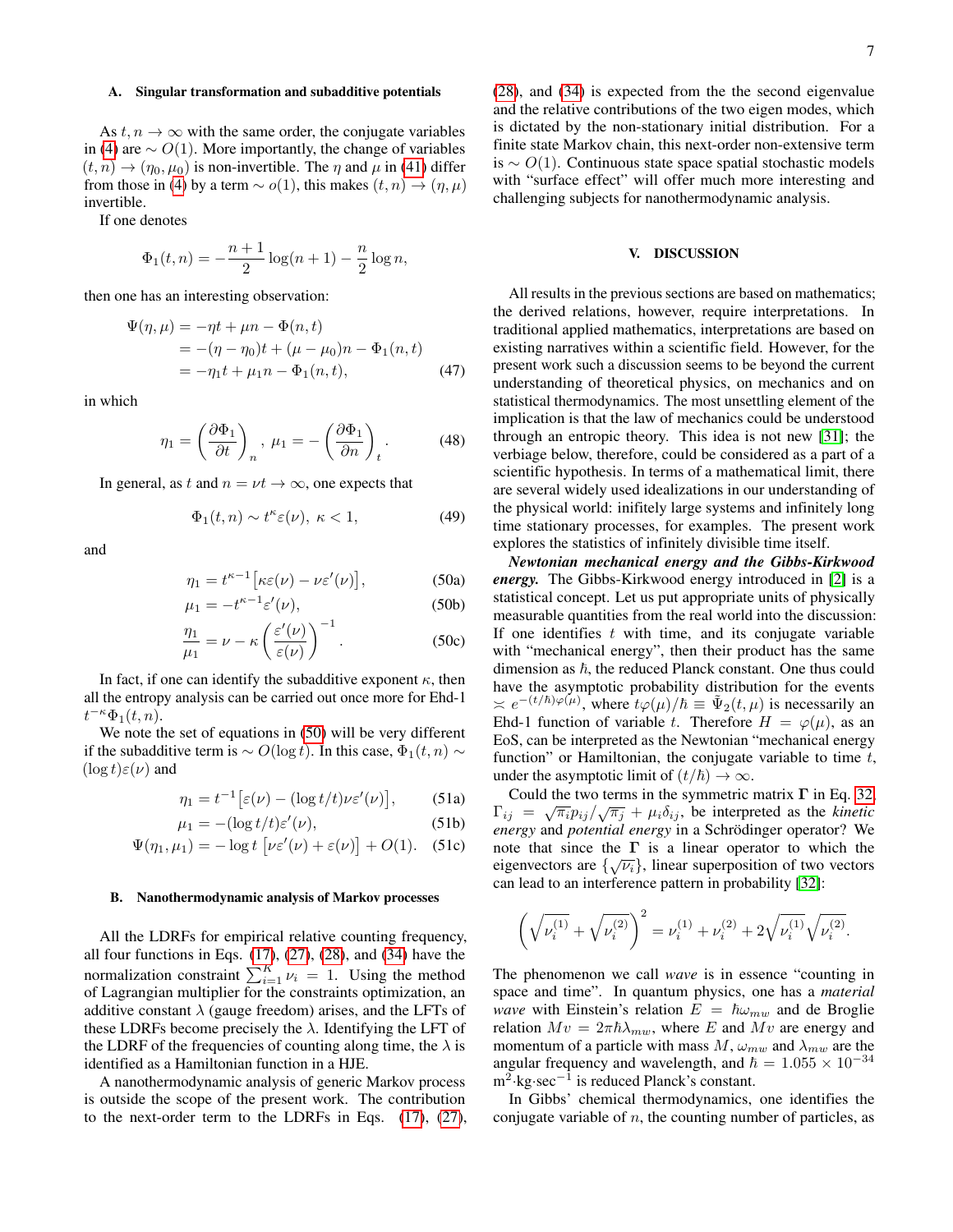Gibbs' chemical potential. Then  $\mu = -\tilde{\Psi}_1(t,\eta)/t \equiv -\psi_1(\eta)$ can be interpreted as the Gibbs-Kirkwood potential energy. The "large number" here seems to be the inverse of Boltzmann's constant,  $k_B = 1.381 \times 10^{-23} \text{m}^2 \cdot \text{kg} \cdot \text{sec}^{-2} \cdot \text{K}^{-1}$ , the unit for entropy in thermodynamics.

*Time* and *counting events* are two most fundamental concepts. With respect to  $\hbar$ , in the limit of a long time  $[0, t]$ with a large number of events  $n$ , counting the number of Poissonian events *n* is an accurate measure of time  $t = n/r$ , where r is the rate. When  $t \neq n/r$ , function  $\Phi_0(t, n)$  gives the free energy (FE), or "information", of a "Universe" associated with the deviation. Eq. [\(5\)](#page-1-6) then suggests that  $\eta$  is the marginal decrease in FE per unit time, e.g., energy dissipation rate, and  $\mu$  is the marginal increase of FE per event, e.g., its chemical potential.

*What is time? Time is the accumulation of events, and events contain information. A scientific time is quantified by statistical correlations through the*  $\{\xi_i\}$  *which has contributions from both prior*  $\{\pi_i\}$  *and posterior*  $\{\nu_i\}$ *.* 

*Gauge freedom and conservation laws.* The appearance of  $\lambda$  and  $\lambda$  in Eqs. [21\)](#page-3-1) and [37](#page-4-6) elicits another interpretation in one's sense of theoretical physics:

$$
\sum_{j=1,j\neq i}^{K} \left( \frac{q_{ij}v_{ij}\xi_j}{\xi_i} \right) + \left[ \mu_i + q_{ii} \right] = \lambda. \tag{52}
$$

in which we could identify the first term as a "kinetic energy" associated with the  $i \rightarrow j$  transition and the second term in  $[\cdots]$  as the Gibbs-Kirkwood potential energy associated with state *i*. Both quantities change along a trajectory but their sum remains a constant  $\lambda$ . By this interpretation, the Lagrangian multipliers in connection with the Shannon-Sanov relative

entropy satisfy, as derived in [\[2\]](#page-7-1),

$$
\log\left(\frac{\nu_j}{\pi_j}\right) + \mu_j = \lambda. \tag{53}
$$

This indicates that the "potential function within an arbitrary additive constant" can be viewed as a limiting case of [\(21\)](#page-3-1) with  $p_{ij} = \pi_j$ , when the correlation between consecutive measurements with low time resolution has fully delayed; the contribution from the kinetic part disappears. The  $\lambda$  now becomes the Helmholtz free energy serving as an absolute reference point for all  $j$ 's. The additional Langrangian multipliers in connection with mean transition rates  $r_{ij}$ 's satisfy Eq. [37b](#page-4-6).

*The Legendre transform.* When carrying out the optimization in a Legendre-Fenchel transform in terms of calculus, Legendre transform of a function  $\phi(x)$  yields  $\psi(y) =$  $x(y)y - \phi(x(y))$  where  $x(y)$  is solved from implicit function  $y = \phi'(x)$ . If  $\phi(x)$  is convex, then the inverse function of  $y = \phi'(x)$  exists and is unique.

Legendre transform of an Ehd-1  $\phi$  should be understood as *obtaining a nonlinear differential equation for the function* φ *in terms of all its partial derivatives*. It introduces a gauge freedom. There is a deep relation between the Legendre transform and Noether's theorem [\[33\]](#page-8-18): The HJE such as [\(11\)](#page-2-1) can be viewed as an equation for differential operators. The  $y$ variables could be understood as "generators" in the language of Lie group and Lie algebra, as well as a "tangent vector" in the language of affine geometry.

## ACKNOWLEDGEMENT

I thank Erin Angelini, Jeffrey Commons, Wenqing Hu, Zhiyue Lu, Lowell Thompson, and Ying-Jen Yang for many help discussions. I am grateful to Profs. Jin Feng (U. Kansas), Hao Ge (Peking U.), Chun Liu (IIT, Chicago), Quanhui Liu (Hunan U.), Xiang Tang (Wash. U.), Bai-Ling Wang (ANU), and Hong Zhao (Xiamen U.) for continuous advices.

- <span id="page-7-0"></span>[1] Lu, Z. and Qian, H. (2020) Emergence and breaking of duality symmetry in thermodynamic behavior: repeated measurements and macroscopic limit. [arXiv:2009.12644.](http://arxiv.org/abs/2009.12644)
- <span id="page-7-1"></span>[2] Commons, J., Yang, Y.-J. and Qian, H. (2021) Duality symmetry, two entropy functions, and an eigenvalue problem in Gibbs' theory. [arXiv:2108.08948.](http://arxiv.org/abs/2108.08948)
- <span id="page-7-2"></span>[3] Hill, T. L. (1963) *Thermodynamics of Small Systems*, Dover, New York.
- <span id="page-7-3"></span>[4] Bedeaux, D., Kjelstrup, S. and Schnell, S. K. (2020) *Nanothermodynamics: General Theory*. NTNU, Trondheim, Norway.
- <span id="page-7-4"></span>[5] Ben-Naim, A. (1992) *Statistical Thermodynamics for Chemists and Biochemists*, Plenum Press, New York.
- <span id="page-7-5"></span>[6] Schellman, J. A. (1997) Thermodynamics, molecules and the Gibbs conference. *Biophys. Chem.* 64, 7–13.
- <span id="page-7-6"></span>[7] Dembo, A. and Zeitouni, O. (1998) *Large Deviations Techniques* and Applications. 2<sup>nd</sup> ed., Springer, New York.
- [8] Rassoul-Agha, F. and Seppäläinen, T. (2000) A Course on Large *Deviations with an Introduction to Gibbs Measures*, AMS Pub., Providence, RI.
- [9] Ge, H. and Qian, H. (2012) Analytical mechanics in stochastic dynamics: most probable path, large-deviation rate function and Hamilton-Jacobi equation. *Int. J. Mod. Phys. B* 26, 1230012.
- <span id="page-7-7"></span>[10] Vulpiani, A., Cecconi, F., Cecconi, M., Puglisi, A. and Vergni, D. (eds.) (2014) *Large Deviations in Physics: The Legacy of the Law of Large Numbers*. LNP vol. 885, Springer, New York.
- <span id="page-7-8"></span>[11] Chibbaro, S., Rondoni, L. and Vulpiani, A. (2014) *Reductionism, Emergence and Levels of Reality*. Springer, New York.
- <span id="page-7-9"></span>[12] Anderson, P. W. (1972) More is different. *Science* 177, 393–396.
- <span id="page-7-10"></span>[13] Callen, H. B. (1985) *Thermodynamics and an Introduction to Thermostatistics*, 2nd ed., Wiley, New York.
- <span id="page-7-11"></span>[14] Kjelstrup, S. (2021) Special issue on nanoscale thermodynamics. *Nanomaterials* (Basel), 11, 584.